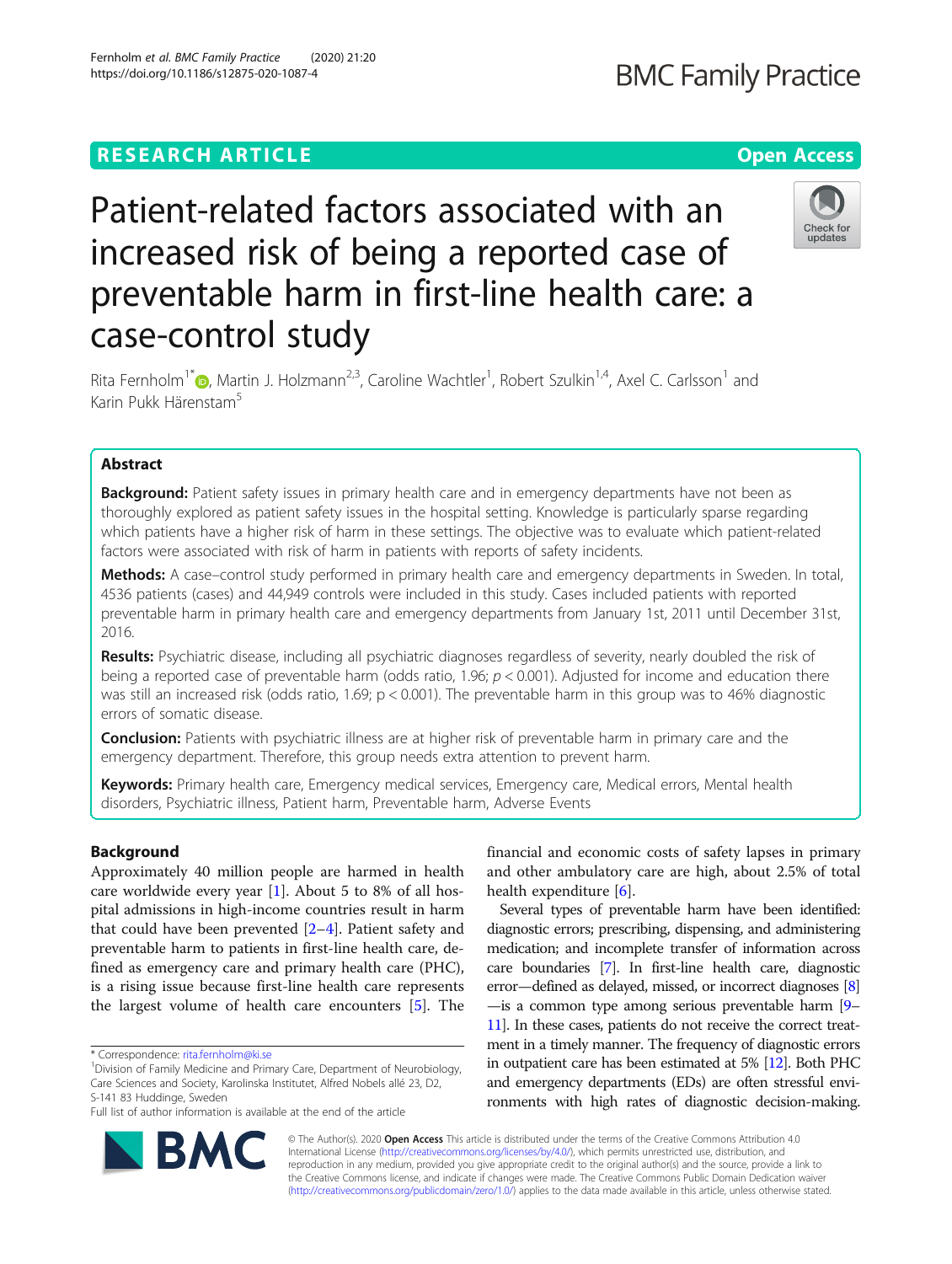Another type of harm in first-line health care is medication error, which occurs at a rate of 3 to 10% [\[13](#page-6-0)]. Harm of treatment that does not include medication is low in this setting.

Many health care-related factors that increase the risk of preventable harm have been identified, but only a few patient-related risk factors for harm are known. Comorbidities can increase the risk of harm in hospitalised patients according to evidence from patients with metastatic cancer, coagulopathies, fluid/electrolyte disorders, or serious mental illness [[14](#page-6-0), [15](#page-6-0)]. Patients of advanced age and patients with many medications have a higher risk of harm [[16](#page-6-0), [17\]](#page-6-0). In PHC, some groups are at higher risk of adverse safety events. A systematic review from 2018 showed sex and ethnic disparities in risks of adverse safety events [[18](#page-6-0)]. However, studies on the association between disparities in income and educational level and preventable harm are sparse. Knowledge of patient-related risk factors in firstline health care is limited. Reports of safety incidents and claims do not show the true incidence of harm but can, if the material is large enough, yield information about the safety of the system.

On the basis of previous findings in smaller studies, we hypothesised that patient characteristics such as socioeconomic status, having foreign background, or psychiatric illness could affect the risk of harm in first-line health care. We therefore evaluated which patientrelated factors were associated with risk of harm in patients with reports of safety incidents.

#### Methods

#### Study design

A case–control study of patient-related factors associated with risk of preventable harm in first-line health care.

#### Setting

The study used data collected in Sweden from January 1st, 2011 until December 31st, 2016. The setting was PHC and emergency departments. It can be argued that PHC and ED are different settings, but both these settings represent the first contact with healthcare for patients experiencing new symptoms and both contexts have a high density of diagnostic decision making.

#### **Databases**

The two databases used are also described in previous work by the researchers [[19\]](#page-6-0). The first database was the voluntary nationwide patient-reported harm database. In Sweden, preventable harm, such as delayed diagnosis leading to harm or harm of treatment leading to hospitalisation or sick-leave, is compensated by a nationwide non-punitive malpractice carrier and insurance company called Landstingens Ömsesidiga Försäkringsbolag (LÖF). In Sweden, patient malpractice claims are handled administratively and compensated if an independent review confirms patient injury resulting from medical error. Claims data included type and nature of injury, affected body part(s), diagnoses and procedure codes, as well as information on region, hospital, department, patient age and gender. All cases of preventable harm, from the whole country, from primary health care and from the ED during the years of 2011 throughout 2016 where included. Compensated cases in this database have a mortality rate of approximately 3% as a direct or indirect consequence of the safety incident. The severity of the preventable harm is evaluated in the same standardised way from PHC and ED, in six levels, sick leave < 3 months, sick leave  $> 3$  months, disability 1-15%, disability 16–30%, disability > 30% and death.

The second database was the mandatory nationwide safety-incident database of health care-facility-reported serious safety incidents, including serious preventable harm or a risk of serious preventable harm. In the database 'serious' is defined as a patient safety risk that could lead to long-lasting non-negligible damage, to the patient needing significantly increased care, or to the patient's death. Reported cases in this database are often more serious than the patient reported database, with a mortality of approximately 28% as a consequence of the safety incident. Even if reporting is mandatory, there are probably serious safety incidents that are not reported. We used the database with all cases, from the whole country, from primary care during 2011 throughout 2016.

#### Inclusion criteria

We included all cases reported by patients that had experienced preventable harm, in PHC or EDs. From the health care-reported cases, only primary care was included because the cases were in paper form and it was very labour intense to analyse the material and digitise it. The reports which the Health and Social Care Inspectorate assessed as 'satisfactorily investigated' during the study period were included in this study.

#### Exclusion criteria

Swedish residents have a unique personal identification number and this number was used to enable accurate linkage of national health care registers with the cases included from the databases. Cases with missing personal identification numbers were excluded  $(n = 38)$ . Cases that were assessed by the research team as nonpreventable suicides, were also excluded ( $n = 96$ ). A nonpreventable suicide was defined as that in which the patient had not contacted a health care provider the 4 weeks prior to his or her death.

#### Controls

We matched each case to 10 controls. The controls were matched for age, sex and residential area ( $n = 44,949$ )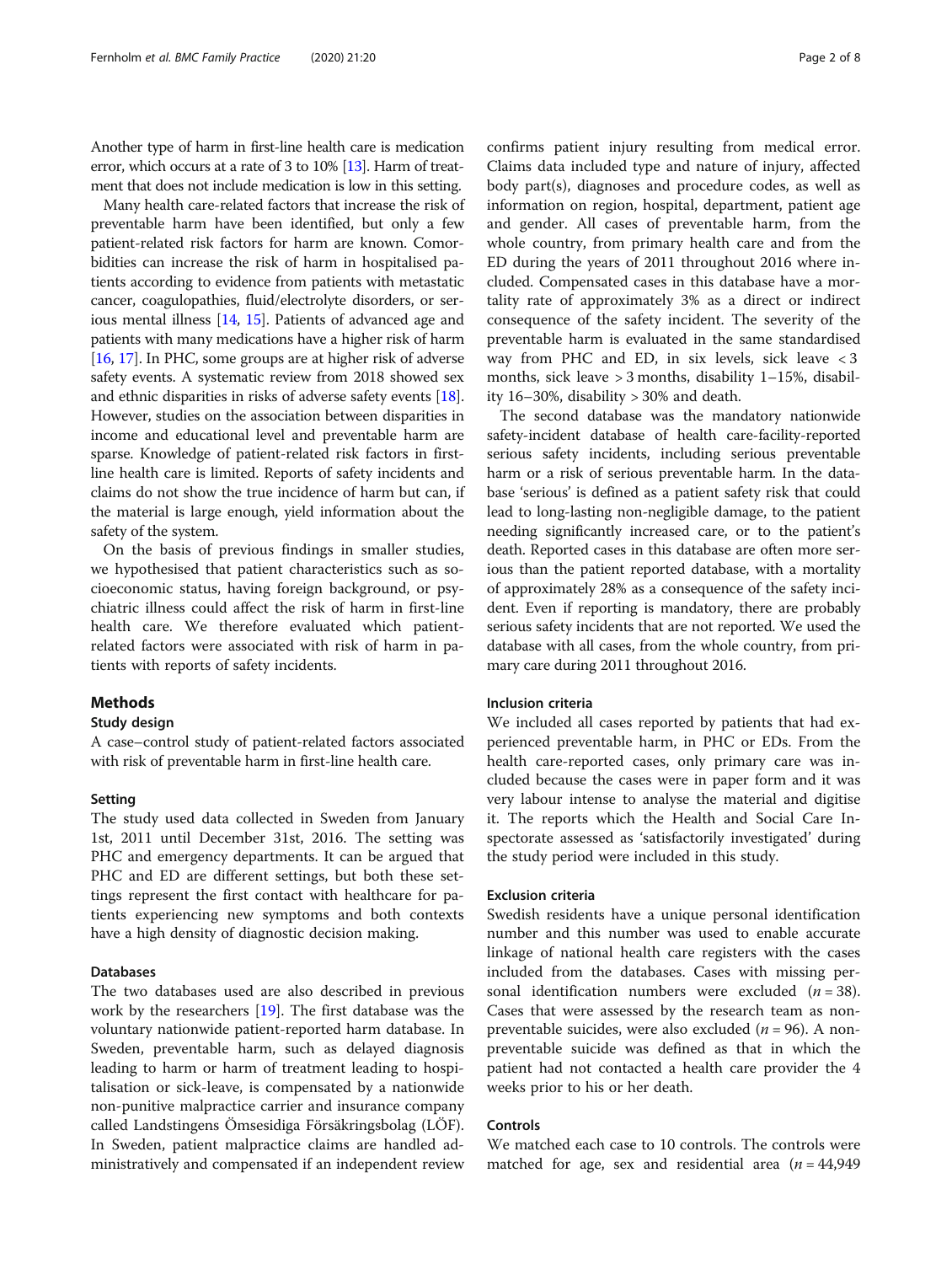individuals). The residential areas in Sweden are small, each usually comprising < 1000 persons. Statistics Sweden provided the controls and performed the matching procedure based on each individual's personal identification number. Statistics Sweden also provided information about each person's foreign background, education, and income. Furthermore, they matched the information provided by the National Board of Health and Welfare to all individuals. That information included discharge information from all hospital admission and reported psychiatric illness.

#### Measurement

Diagnoses were classified according to the International Classification of Diseases, 10th revision (ICD-10). In Sweden, a visit to a public health care facility always results in at least one diagnosis from the ICD-10, either a specific diagnosis or a descriptive diagnosis of the symptoms. A patient can receive several diagnoses during a visit, and all diagnoses were used in the study. A psychiatric diagnosis received at any time during the 3 years preceding the date of the reported preventable harm (for cases) or the matching date (for controls) was used as an indication of psychiatric disease. Both acute and chronic psychiatric diagnosis were included. There is no nationwide registry for the diagnoses from primary health care, so the diagnoses are from hospital and specialised ambulatory care including psychiatric outpatient clinics. Psychiatric illness was defined as ICD-10 codes F01.0 to F99.9. That includes all psychiatric diagnosis used in the Swedish health care. For example, ICD F32.0-F41.9 indicates depression or anxiety while F10.0-F19.9 is alcohol and substance related psychiatric disease.

The socioeconomic status was evaluated by the education level and individual disposable income. Education level was divided into four levels: level 1, up to 9 years of school; level 2, 11 to 12 years of school; level 3, bachelor and master's degrees; and level 4, postgraduate education. Income was assessed using individual disposable income, divided into quartiles.

Foreign background was divided into four categories: both parents from Sweden, one parent from Sweden, no parent from Sweden, and the person herself/himself born outside of Sweden.

#### Statistical analyses

The baseline characteristics of the safety incidents among cases and controls, respectively, are presented using descriptive statistics: continuous variables are summarised as mean and standard deviation and categorical variables as frequency and percentage.

The association between patient-related factors and the risk of a reported patient safety event was estimated by odds ratios (ORs), using conditional logistic regression models for matched case–control data [[20](#page-6-0)]. In addition, 95% confidence intervals (CIs) for the ORs are presented, and group differences were tested using the Wald test with a 5% significance level. Results from both crude (unadjusted) models and multivariate models (adjusting for income and education) are presented. The subgroup of patients with diagnoses related to alcohol and drug intake was tested separately with the same statistical methods. To assess whether the effect of psychiatric illness on the risk of preventable harm is different in primary care and emergency care respectively, we fitted a conditional logistic regression model with an interaction between psychiatric illness status and an indicator variable of type of care (primary or emergency). All analyses were conducted using Stata 14.2 (StataCorp, College Station, TX, USA).

#### Results

#### Sample characteristics

In total, 4536 patients (cases) (see Fig. [1\)](#page-3-0) and 44,949 controls were included in this study (10 controls per case). Their characteristics are shown in Table [1](#page-4-0). There were slightly more women than men (57% vs. 43%, respectively). The cases had a higher degree of comorbidities (cardiovascular disease, psychiatric disease and cancer). The controls were matched for age, sex, and residential area.

#### Psychiatric illness

Risk factors for preventable harm, assessed by conditional logistic regression, are shown in Table [2.](#page-5-0) Psychiatric disease nearly doubled the risk of preventable harm in first-line health care (OR, 1.96;  $p < 0.001$ ). The interaction between psychiatric illness and the indicator of type of care (primary or emergency) was highly non-significant,  $p = 0.83$ . Thus, we concluded that the association between psychiatric illness and the risk of preventable harm was equivalent for emergency care and primary care patients. The preventable harm was mostly somatic harm as oppose to psychiatric harm/suicide, primarily involving diagnostic errors of somatic disease (46% of all preventable harm in this category was due to diagnostic errors, the smaller categories were harm from falls, surgical complications, medication-related and cross infections). Adjusted for income and education there was still an increased risk (odds ratio, 1.69;  $p < 0.001$ ).

The most common psychiatric diagnoses were depression and anxiety ( $n = 160$ ), alcohol- and drug-related psychiatric disorders ( $n = 104$ ), dementia ( $n = 27$ ), bipolar disease ( $n = 24$ ), and psychotic disorders ( $n = 20$ ).

#### Socioeconomic factors

Differences in income and education had some impact on the risk of preventable harm (Table [2](#page-5-0)). The risk in the highest income group (highest quartile) was slightly lower (OR, 0.86;  $p < 0.01$ ) than that in the lowest quartile. The highest educational level (postgraduate) had a lower risk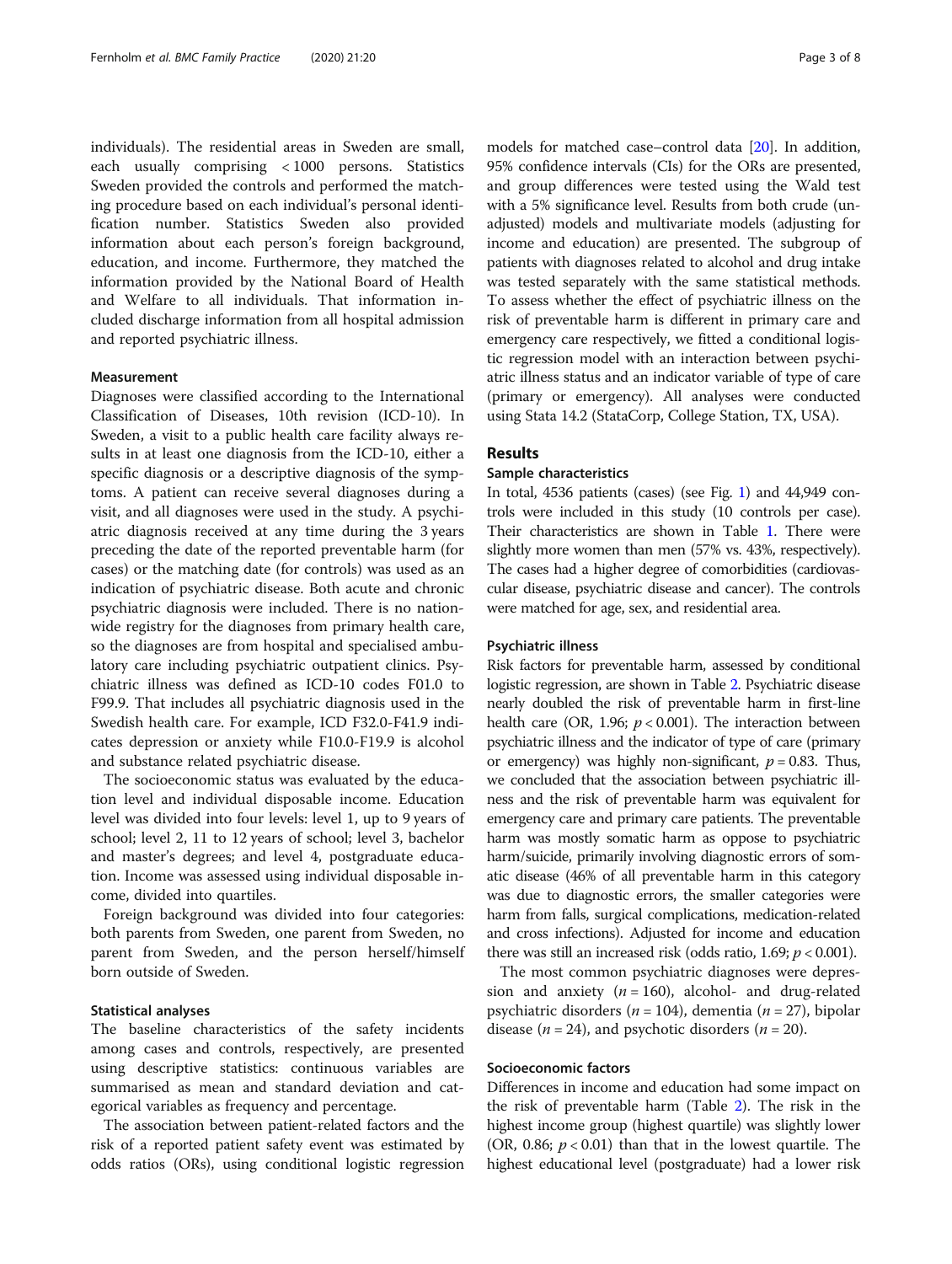<span id="page-3-0"></span>

(OR, 0.51;  $p < 0.01$ ) than the education level of ≤9 years of school. The group postgraduate patients with harm was small with only 19 cases why all results in this group should be interpreted cautiously.

#### Foreign background

Being born in another country was associated with a somewhat lower risk of being a reported case than being born in Sweden by Swedish-born parents. Two parents of foreign origin also increased this risk (OR, 1.41;  $p <$ 0.001) (see Table [2](#page-5-0)).

#### Discussion

#### Main findings

We found that patients with a psychiatric diagnosis had a nearly two-fold higher risk of being a reported case of preventable harm in first-line health care. The most common type of harm was diagnostic errors and less common were suicide, medication error or harm by treatment.

The effects of income, education level, and foreign background were modest. That might reflect the fact that Sweden is a land of smaller inequality in terms of income and education than many other countries, making differences in risk more difficult to study. The slight increase in risk when born with two parents of foreign origin could indicate that this group does not receive the same care as other Swedes, for unknown reasons.

This has not been explored earlier in primary care, with the range of all types of psychiatric illness.

#### Strengths and limitations

This study has limitations, including unreported cases and the lack of a prospective design. PHC and ED have been merged in this study. It can be seen as a limitation, but both these settings represent the first contact with healthcare for patients experiencing new symptoms.

A major limitation is that the diagnoses used are diagnoses from hospital and specialised ambulatory care, lacking diagnoses from primary care. Data on primary care diagnoses do not exist on a national level in Sweden and could therefore not be included. The national registry of diagnoses has a coverage of 99% of all diagnoses from hospitals during the years of this study and 96% of all diagnoses from out-patient clinics. This fact could result in an underrepresentation of mild psychiatric disease posing a bias. Furthermore, bias toward more serious cases of harm may have existed because of a threshold to report and because of cases that were not reported, and which most likely were less severe. Incident reports and malpractice are not methods that capture the true incidence of harm but since patients with psychiatric disease probably report harm to a lesser extent than others, based on the fact that they seek health care later [\[21\]](#page-6-0), the findings may be of interest. We were unable to evaluate whether any age group or sex is at higher risk of harm because this was a case–control study in which controls were matched for age and sex. Earlier studies have shown slight overrepresentation of claims from women [\[22](#page-6-0)]. Patients with psychiatric illness have a higher mortality of somatic diseases than do patients without psychiatric illness [[23\]](#page-6-0). This could result in a higher risk of health care-related harm associated with comorbidities rather than psychiatric illness in itself. Additionally, harm in the form of missed and delayed diagnoses among patients with psychiatric illnesses could increase their mortality.

Finally, a limitation is that we did not have access to data on social problems and social diseases that could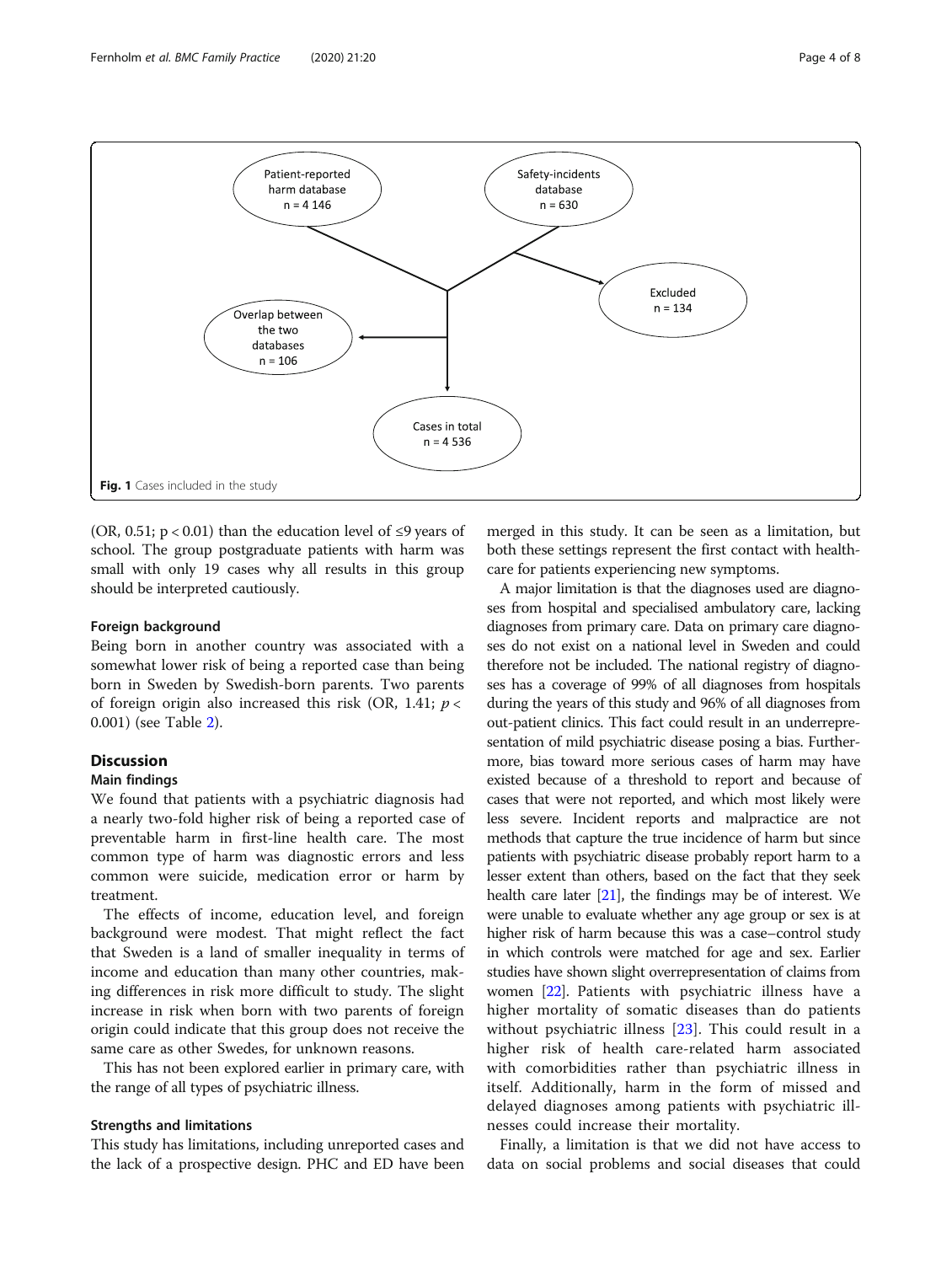<span id="page-4-0"></span>Table 1 Baseline characteristics for cases (patients with preventable harm) and matched population controls

| Variable                                                                   | Cases <sup>a</sup> | $\text{Controls}^{\text{b}}$ |
|----------------------------------------------------------------------------|--------------------|------------------------------|
| Number of participants (n)                                                 | 4536               | 44,949                       |
| Female (%)                                                                 | 57                 | 57                           |
| Age, mean (SD)                                                             | 49 (21)            | 49 (21)                      |
| Age, range (yrs.)                                                          | $0 - 98$           | $0 - 98$                     |
| Cancer, n (%) b                                                            | 236 (5.2)          | 1573 (3.5)                   |
| Cardiovascular disease, n (%) b                                            | 590 (13)           | 3326 (7.4)                   |
| Psychiatric diagnosis, n (%) b                                             | 430 (9.5)          | 2248 (5.0)                   |
| Preventable harm reported in primary care, n (%)                           | 3292 (73)          |                              |
| Preventable harm reported in emergency care, n (%)                         | 1244 (27)          |                              |
| Psychiatric diagnoses, excluding those related to alcohol and drugs, n (%) | 313 (6.9)          | 1809 (4.0)                   |
| Psychiatric diagnoses, only those related to alcohol and drugs, n (%)      | 117(2.6)           | 447 (1.0)                    |
| Disposable income                                                          |                    |                              |
| Lowest quartile, n (%)                                                     | 1024 (24)          | 10,507 (25)                  |
| 2nd quartile, n (%)                                                        | 1213 (29)          | 10,320 (25)                  |
| 3rd quartile, n (%)                                                        | 1076 (25)          | 10,444 (25)                  |
| 4th quartile, n (%)                                                        | 921 (22)           | 10,605 (25)                  |
| Education level                                                            |                    |                              |
| Elementary school or less (up to 9 years of school), n(%)                  | 933 (22)           | 9547 (23)                    |
| Secondary school (11 to 12 years of school), n (%)                         | 1993 (48)          | 18,509 (45)                  |
| Bachelor's or master's degree, n (%)                                       | 1235 (30)          | 12,621 (31)                  |
| Post graduate education                                                    | 19 (0.45)          | 381 (0.93)                   |
| Foreign born vs born in Sweden, n (%)                                      | 624 (14)           | 7117 (16)                    |
| Parental country of birth                                                  |                    |                              |
| Two Swedish-born parents                                                   | 3403 (75)          | 33,847 (75)                  |
| One foreign-born parent                                                    | 314 (6.9)          | 2629 (5.8)                   |
| Two foreign-born parents                                                   | 189 (4.2)          | 1356 (3.0)                   |

<sup>a</sup> Mean values with standard deviation (SD) for continuous variables and n (%) for categorical variables. All cases were matched for age, sex and residential area<br><sup>b</sup> Cancer ICD-10 codes C01.9-C97.9, Cardiovascular diseas

have confounded our results. There might be other factors influencing the results, but the data is all reported cases from the whole country with matched controls which mitigate the risk of effect of geographical area.

The main strength of this study is that it was based on nationwide data and included a relatively large sample of 4536 patients from two complementary sources. Another major strength is that the Swedish registers enabled us to find matched controls. Moreover, this study included cases from both PHC and emergency care and a broad range of psychiatric illness, not only serious mental illness. Most prior studies were conducted in hospital settings and with patients with schizophrenia or other serious mental health problems. Furthermore, Sweden has a noblame insurance system that compensates patients for injuries that result from errors in medical practice, which can facilitate reporting.

#### Comparison with previous studies

Several large studies have confirmed that people with mental illness die prematurely and have higher rates of comorbidities than the general population [[23,](#page-6-0) [24](#page-6-0)]. One reason for this may be "diagnostic overshadowing," a process by which physical symptoms are misattributed to mental illness [[25\]](#page-6-0). Patients with mental illness can present physical symptoms as behavioural changes resulting in diagnostic overshadowing, but they can also present mental discomfort as physical symptoms [\[26](#page-6-0)], which complicates the diagnostic assessment.

Risk of preventable harm could increase when a patient with high morbidity has more health care encounters and is therefore more exposed to health care. However, patients with psychiatric diagnoses seek health care later, resulting in more severe conditions by the time of diagnosis [[21](#page-6-0)]. In the present study, the most common type of harm in this group of patients was diagnostic error, which should be less likely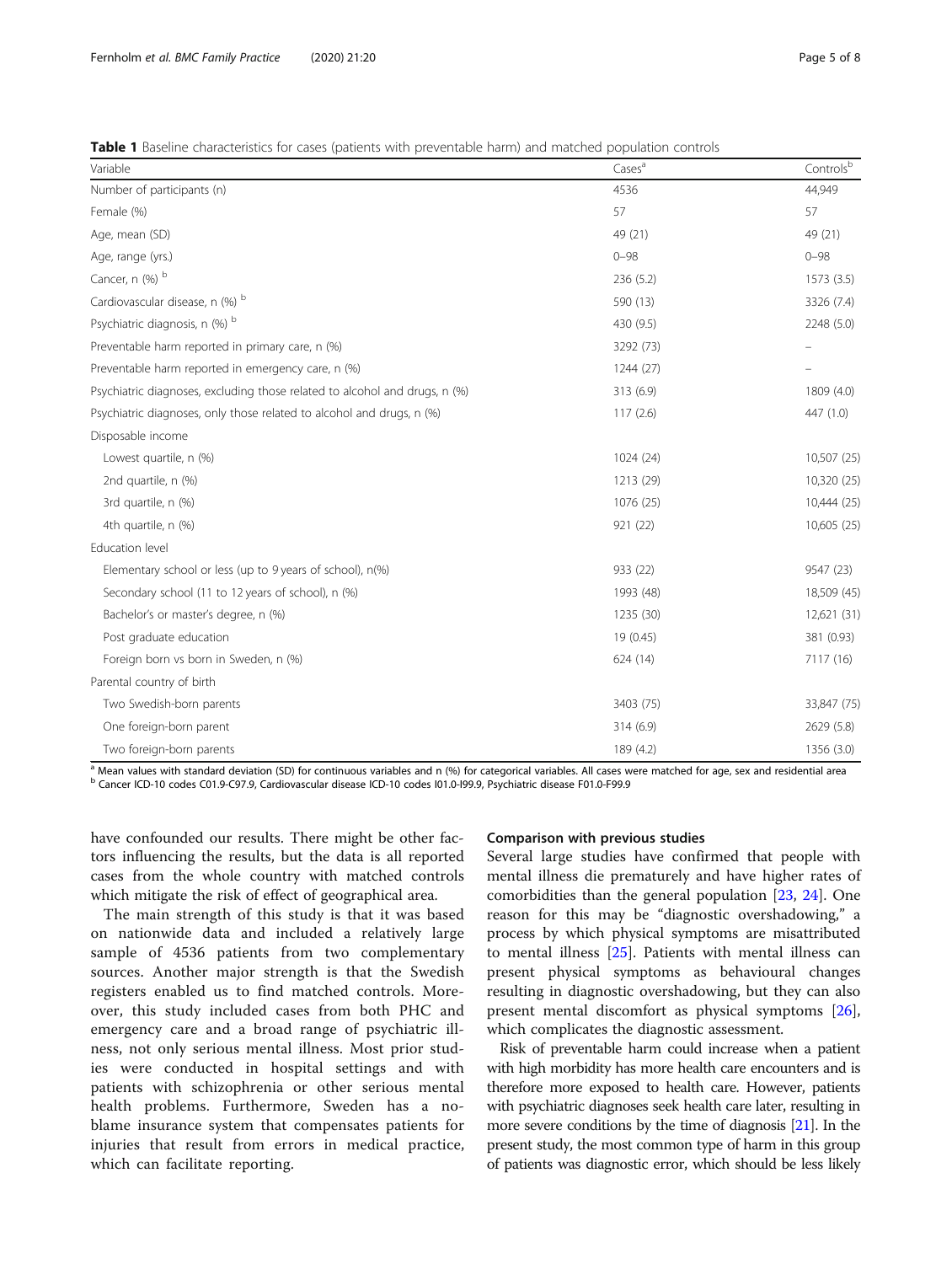<span id="page-5-0"></span>Table 2 Association of different risk factors and preventable harm (conditional logistic regression)

|                                                     | Crude model, odds ratio (95% CI) | $p$ -value | Adjusted for income and education | $p$ -value |
|-----------------------------------------------------|----------------------------------|------------|-----------------------------------|------------|
| No psychiatric diagnoses                            | $1$ (Ref)                        |            | $1$ (Ref)                         |            |
| Psychiatric diagnoses                               | $1.96(1.76 - 2.19)$              | < 0.001    | $1.69(1.73 - 2.13)$               | < 0.001    |
| Disposable income                                   |                                  |            |                                   |            |
| Lowest quartile                                     | $1$ (Ref)                        |            | $1$ (Ref)                         |            |
| 2nd quartile                                        | $1.23(1.12 - 1.36)$              | < 0.001    | $1.18(1.07 - 1.31)$               | 0.001      |
| 3rd quartile                                        | $1.05(0.95 - 1.16)$              | 0.36       | $1.04(0.94 - 1.15)$               | 0.47       |
| 4th quartile                                        | $0.86(0.77-0.96)$                | 0.006      | $0.87(0.78 - 0.98)$               | 0.02       |
| Education level                                     |                                  |            |                                   |            |
| Elementary school or less (up to 9 years of school) | $1$ (Ref)                        |            | $1$ (Ref)                         |            |
| Secondary school (11 to 12 years of school)         | $1.11(1.01 - 1.21)$              | 0.02       | $1.13(1.03 - 1.24)$               | 0.008      |
| Bachelor's or master's degree                       | $1.00(0.91 - 1.11)$              | 0.93       | $1.08(0.97 - 1.20)$               | 0.14       |
| Post graduate education                             | $0.51(0.32 - 0.82)$              | 0.005      | $0.59(0.37 - 0.95)$               | 0.03       |
| Origin                                              |                                  |            |                                   |            |
| Two Swedish-born parents                            | $1$ (Ref)                        |            | $1$ (Ref)                         |            |
| Born outside of Sweden                              | $0.86(0.79 - 0.95)$              | 0.002      | $0.91(0.82 - 1.00)$               | 0.05       |
| Born in Sweden with one foreign-born parent         | $1.21(1.07 - 1.37)$              | 0.003      | $1.18(1.03 - 1.35)$               | 0.02       |
| Born in Sweden with two foreign-born parents        | $1.41(1.20 - 1.67)$              | < 0.001    | $1.26(1.04 - 1.53)$               | 0.02       |

All cases were matched for age, sex, and residential area. The crude model was unadjusted. The adjusted model was adjusted for disposable income and four levels of education

if the patient presents later in the disease course with more evident symptoms. Furthermore, if the patient has more health care encounters, the clinician would have more opportunities to correctly diagnose the patient.

Earlier studies have concluded that patients with a history of psychiatric disease have a significantly higher rate of early death after ED discharge than do patients in the ED without such a history. Most such patients die of non-psychiatric causes [\[27](#page-6-0)]. Previous studies have shown that patients with psychiatric diagnoses are at higher risk of patient safety events; however, these studies mostly included patients with schizophrenia and were conducted within United States hospital settings, a setting that may not be generalisable to European conditions [[28](#page-6-0)–[31](#page-6-0)]. In the present study, we included all psychiatric diagnoses in a European first-line health care context, thus increasing the external validity.

#### Clinical implications

Health care need to approach the problem of increased risk for this group of patients systematically. In the hospital setting, the reasons for increased risk of harm in patients with psychiatric illnesses include difficulties of communication, different expressions of symptoms, problems in knowledge and information gathering, and substance misuse [\[25](#page-6-0), [32](#page-6-0)]. The reasons for increased risk in primary care are not explored, but this group needs extra attention to mitigate that risk.

#### Implications for future research

More research is needed to explore the reasons for the increased risk of harm to patients in first-line health care. In particular, very few studies within this area have been performed in PHC. Exploration of the ways in which care can be made safer for this vulnerable group should also be performed. Preferably, countermeasures to prevent harm should be designed in co-production with patients representing this group [\[33](#page-7-0)].

#### Conclusion

Patients with a broad range of psychiatric illness are at higher risk of preventable harm in first-line health care. This underlines the importance of a raised awareness as well as the need for better decision support for patients as well as providers.

#### Abbreviations

CI: Confidence interval; ED: Emergency departments; ICD-10: International Classification of Diseases, 10th revision; IVO: Health and Social Care Inspectorate; LÖF: Landstingens Ömsesidiga Försäkringsbolag; OR: Odds ratio; PHC: Primary health care

#### Acknowledgements

The authors wish to acknowledge the help of the Health and Social Care Inspectorate (IVO) and Landstingens Ömsesidiga Försäkringsbolag (LÖF). The authors also thank Angela Morben, DVM, ELS, from Edanz Group ([www.](http://www.edanzediting.com/ac) [edanzediting.com/ac\)](http://www.edanzediting.com/ac), for editing a draft of this manuscript.

#### Authors' contributions

RF researched the data, analysed data and drafted the manuscript. ACC and RF planned the study design and ACC were also part of the draft of the manuscript. K.P.H. contributed to the discussion, review, and drafting of the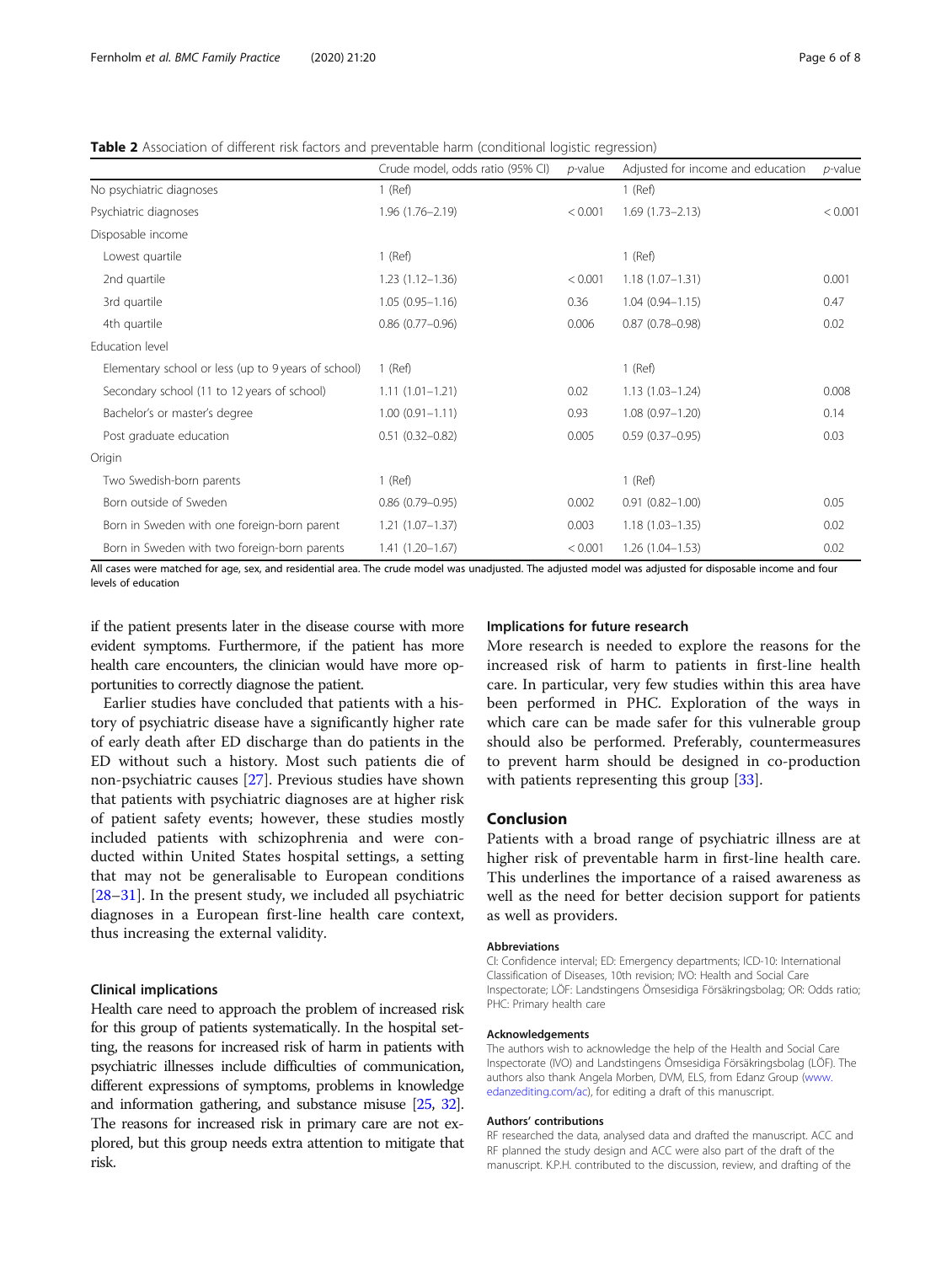<span id="page-6-0"></span>manuscript. MJH contributed to the discussion, review, and editing of the manuscript. CW contributed to the discussion and review. RS contributed to study design, data analysis and manuscript review. All authors have read and approved the manuscript.

#### Funding

The work was supported by a regional agreement between Stockholm County Council and the Karolinska Institutet (grant 20170145). MJH holds a research position funded by the Swedish Heart-Lung Foundation (grant 20170804). The sponsors had no role in the design or conduct of this study. Open access funding provided by Karolinska Institute.

#### Availability of data and materials

The datasets used and/or analysed during the current study are available from the corresponding author on reasonable request.

#### Ethics approval and consent to participate

The study was approved by the Regional Ethics Committee in Stockholm, Sweden (registration number 2017/447–31/1). All data were handled confidentially, and the results are presented in a non-identifiable way at a group level in the present study. Consent from the patients was not required due to the retrospective nature of the study. Permissions from the databases were required to access the data in the study and permissions were acquired after the study was approved by the Regional Ethics Committee in Stockholm.

#### Consent for publication

Not applicable.

#### Competing interests

The authors declare that they have no competing interests.

#### Author details

<sup>1</sup> Division of Family Medicine and Primary Care, Department of Neurobiology, Care Sciences and Society, Karolinska Institutet, Alfred Nobels allé 23, D2, S-141 83 Huddinge, Sweden. <sup>2</sup> Department of Medicine, Solna, Karolinska Institutet, SE-171 71 Stockholm, Sweden. <sup>3</sup>Functional Area of Emergency Medicine, Karolinska University Hospital, Huddinge, SE-141 86 Stockholm, Sweden. <sup>4</sup>Scandinavian Development Services, Danderyd, Sweden.<br><sup>5</sup>Department of Learning Jpformatics, Management and Ethics, Me <sup>5</sup>Department of Learning, Informatics, Management and Ethics, Medical Management Centre, Karolinska Institutet, SE-171 77 Stockholm, Sweden.

#### Received: 26 March 2019 Accepted: 14 January 2020

**RANGERS The Company's Company's Company's** 

#### References

- 1. Jha AK, Larizgoitia I, Audera-Lopez C, Prasopa-Plaizier N, Waters H, Bates DW. The global burden of unsafe medical care: analytic modelling of observational studies. BMJ Qual Saf. 2013;22(10):809–15.
- 2. James JT. A new, evidence-based estimate of patient harms associated with hospital care. J Patient Safety. 2013;9(3):122–8.
- 3. Nilsson L, Borgstedt-Risberg M, Soop M, Nylen U, Alenius C, Rutberg H. Incidence of adverse events in Sweden during 2013-2016: a cohort study describing the implementation of a national trigger tool. BMJ Open. 2018; 8(3):e020833.
- Panagioti M, Khan K, Keers RN, Abuzour A, Phipps D, Kontopantelis E, Bower P, Campbell S, Haneef R, Avery AJ, et al. Prevalence, severity, and nature of preventable patient harm across medical care settings: systematic review and meta-analysis. BMJ. 2019;366:l4185.
- Panesar SS, de Silva D, Carson-Stevens A, Cresswell KM, Salvilla SA, Slight SP, Javad S, Netuveli G, Larizgoitia I, Donaldson LJ, et al. How safe is primary care? A systematic review. BMJ Qual Saf. 2016;25(7):544–53.
- 6. Slawomirski LAA, Klazinga N. The economics of patient safety in primary and ambulatory care. In: OECD; 2018.
- 7. Cooper A, Edwards A, Williams H, Evans HP, Avery A, Hibbert P, Makeham M, Sheikh A, J Donaldson L, Carson-Stevens A. Sources of unsafe primary care for older adults: a mixed-methods analysis of patient safety incident reports. Age Ageing. 2017;46(5):833–9.
- Medicine Io. National Academies of sciences E, medicine: improving diagnosis in health care. Washington, DC: The National Academies Press; 2015.
- 9. Ball J, Balogh E, Miller BT. Improving diagnosis in health care; 2015.
- 10. Fernholm R, Pukk Harenstam K, Wachtler C, Nilsson GH, Holzmann MJ, Carlsson AC. Diagnostic errors reported in primary healthcare and emergency departments: a retrospective and descriptive cohort study of 4830 reported cases of preventable harm in Sweden. Eur J Gen Pract. 2019; 25(3):128–35.
- 11. Singh H, Schiff GD, Graber ML, Onakpoya I, Thompson MJ. The global burden of diagnostic errors in primary care. BMJ Qual Saf. 2017;26(6):484–94.
- 12. Singh H, Meyer AN, Thomas EJ. The frequency of diagnostic errors in outpatient care: estimations from three large observational studies involving US adult populations. BMJ Qual Saf. 2014;23(9):727–31.
- 13. Martinez Sanchez A, Campos RM. Detection of prescribing related problems at the community pharmacy. Int J Clin Pharm. 2011;33(1):66–9.
- 14. Marbella AM, Laud PW, Brasel KJ, Layde PM. Patient risk factors for medical injury: a case-control study. BMJ Qual Saf. 2011;20(2):187–93.
- 15. Naessens JM, Campbell CR, Shah N, Berg B, Lefante JJ, Williams AR, Culbertson R. Effect of illness severity and comorbidity on patient safety and adverse events. Am J Med Qual. 2012;27(1):48–57.
- 16. Rothschild JM, Bates DW, Leape LL. Preventable medical injuries in older patients. Arch Intern Med. 2000;160(18):2717–28.
- 17. Sari AB, Cracknell A, Sheldon TA. Incidence, preventability and consequences of adverse events in older people: results of a retrospective case-note review. Age Ageing. 2008;37(3):265–9.
- 18. Piccardi C, Detollenaere J, Vanden Bussche P, Willems S. Social disparities in patient safety in primary care: a systematic review. Int J Equity Health. 2018;17:114.
- 19. Fernholm R, Pukk Härenstam K, Wachtler C, Nilsson GH, Holzmann MJ, Carlsson AC. Diagnostic errors reported in primary healthcare and emergency departments: a retrospective and descriptive cohort study of 4830 reported cases of preventable harm in Sweden. Eur J Gen Pract. 2019;25:1–8.
- 20. Thomas EJ, Brennan TA. Incidence and types of preventable adverse events in elderly patients: population based review of medical records. BMJ. 2000; 320(7237):741–4.
- 21. Somatic care and morbidity in cancer with existing co-morbidity of mental illness; 2013. [[https://www.socialstyrelsen.se/globalassets/sharepoint](https://www.socialstyrelsen.se/globalassets/sharepoint-dokument/artikelkatalog/nationella-riktlinjer/2013-6-27.pdf)[dokument/artikelkatalog/nationella-riktlinjer/2013-6-27.pdf\]](https://www.socialstyrelsen.se/globalassets/sharepoint-dokument/artikelkatalog/nationella-riktlinjer/2013-6-27.pdf).
- 22. Pukk K, Lundberg J, Penaloza-Pesantes RV, Brommels M, Gaffney FA. Do women simply complain more? National patient injury claims data show gender and age differences. Qual Manag Health Care. 2003;12(4):225–31.
- 23. Saxena S. Excess mortality among people with mental disorders: a public health priority. Lancet Public Health. 2018;3(6):e264–5.
- 24. Charlson FJ, Baxter AJ, Dua T, Degenhardt L, Whiteford HA, Vos T. Excess Mortality from Mental, Neurological, and Substance Use Disorders in the Global Burden of Disease Study 2010. In: Patel V, Chisholm D, Dua T, Laxminarayan R, Medina-Mora ME, editors. Mental, Neurological, and Substance Use Disorders: Disease Control Priorities, vol. 4. 3rd ed. Washington (DC); 2016.
- 25. Jones S, Howard L, Thornicroft G. 'Diagnostic overshadowing': worse physical health care for people with mental illness. Acta Psychiatr Scand. 2008;118(3):169–71.
- 26. Wallerblad A, Moller J, Forsell Y. Care-seeking pattern among persons with depression and anxiety: a population-based study in Sweden. Int J Family Med. 2012;2012:895425.
- 27. Chang BP, Pany MJ, Obermeyer Z. Early death after emergency department discharge in patients with psychiatric illness. Am J Emerg Med. 2017;35(5): 784–6.
- 28. Khaykin E, Ford DE, Pronovost PJ, Dixon L, Daumit GL. National estimates of adverse events during nonpsychiatric hospitalizations for persons with schizophrenia. Gen Hosp Psychiatry. 2010;32(4):419–25.
- 29. Daumit GL, McGinty EE, Pronovost P, Dixon LB, Guallar E, Ford DE, Cahoon EK, Boonyasai RT, Thompson D. Patient safety events and harms during medical and surgical hospitalizations for persons with serious mental illness. Psychiatr Serv. 2016;67(10):1068–75.
- 30. McGinty EE, Thompson DA, Pronovost PJ, Dixon LB, Guallar E, Ford DE, Cahoon EK, Boonyasai R, Daumit GL. Patient, provider, and system factors contributing to patient safety events during medical and surgical hospitalizations for persons with serious mental illness. J Nerv Ment Dis. 2017;205(6):495–501.
- 31. Smith EG, Zhao S, Rosen AK. Using the patient safety indicators to detect potential safety events among US veterans with psychotic disorders: clinical and research implications. Int J Qual Health Care. 2012;24(4):321–9.
- 32. van Nieuwenhuizen A, Henderson C, Kassam A, Graham T, Murray J, Howard LM, Thornicroft G. Emergency department staff views and experiences on